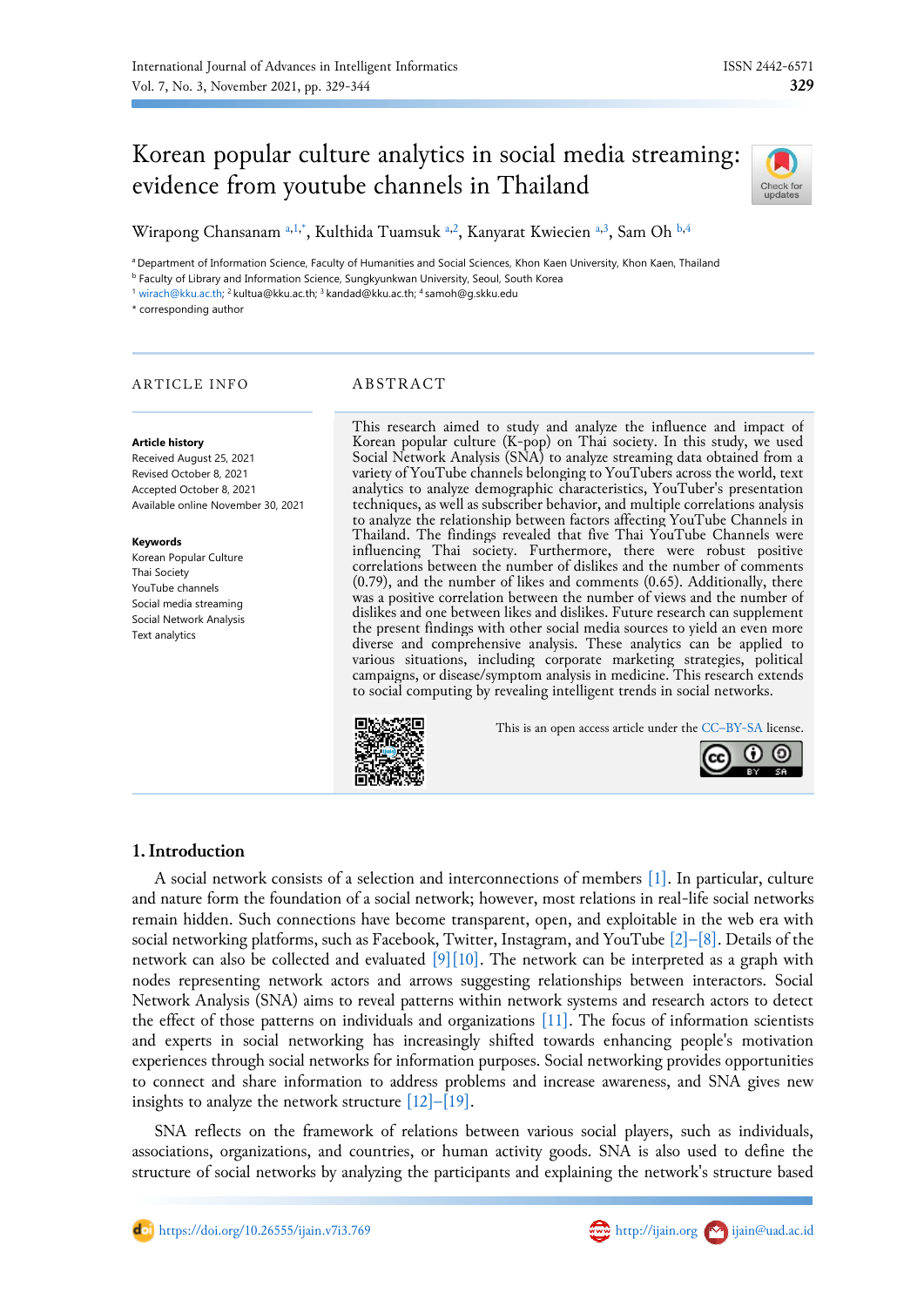on graph theory, algebra, statistical probability, and simulation [\[20\]](#page-14-0)[\[21\].](#page-14-1) SNA has been widely used in many research disciplines (e.g., economics, psychology, anthropology, biology, politics, business, and medicine) [\[22\]](#page-14-2)–[24]. However, the issue as to whether SNA can be suited for analyzing Korean popular culture has yet to be addressed in depth. The present research employs SNA tools to examine patterns and assess user relationships in social network platforms [25]–[\[27\].](#page-14-3)

This paper presents a set of social science SNA measurements and models and analyzes YouTube accounts concerning Korean popular culture (K-pop) networks in Thai society. First, we apply different network simulation techniques as a preliminary channel structure analysis, then we use descriptive SNA indices to analyze the overall network structure and main country location, and finally, we research the network dynamics. The paper aims to provide an outline of SNA procedures since the forms of relationships within the K-pop fandoms are too diverse, and many Thai K-pop fans have a specific understanding in the sense of the Korean Wave. More specifically, we aim to discuss the roles that influential SNA metrics play in interpreting the dynamics of the Korean Wave and patterns that cannot be obtained from 'classical' statistics and models. The reasoning behind each visualization and SNA index collection is clarified after its use.

# **2. Method**

This study applies SNA to transform social media streaming information into knowledge. It provides insights into the critical role of social media in the distribution of alternative information. The steps of this study are: 1) Collection of data from K-pop YouTube channels between June 9 and July 22 2020; 2) Exploration of links and patterns generated in comments and replies through combined interactions on the K-pop YouTube channels; 3) Identification and Analysis of social roles and social network key players; 4) Analysis of comments on videos such as discussions, top words, pairs of words, and multiple correlations within the K-pop YouTube channels; and 5) Suggesting further action to make information distribution through social media streaming more effective.

## **2.1. Analysis of the relationship between all YouTube channels**

We began by looking for YouTube channels that are important to Popular Korean culture. We decided to use the keyword "Korea", extracted searches from all over the world, implemented an iterative binary searching technique and ranked corresponding resources according to their search relevance. Following the investigation, we discovered that there were 1,241 network-correlated YouTube channels. We, therefore, used Gephi software for SNA. The tool used for extracting data is named YouTube Data Tools (https://tools.digitalmethods.net/netvizz/youtube/).

# **2.1.1. Prevalence and Patterns of Korean Popular Culture YouTube Channel**

Gephi's accelerated "crawling" of the K-pop YouTube community (Data extraction) led to 5,356 channels being manipulated. The resulting data collection of 5,356 channels were "cleaned" by deleting messages not applicable to critical research mentions. There were 1,241 distinctive vertices and 5,061 edges in the network of famous channels within the K-pop YouTube community. The edges of the survey included original posts, comments, and references which were all guided. The representation of complex networks provides an understanding of the flow of form or information [\[28\].](#page-14-4) Gephi has been implemented from the outset to navigate complex networks quickly and intuitively. The structural design supports graphs with a structure or object that differs over time and provides a schedule portion containing a network segment. The machine tests all nodes and edges in the timeline slice's time span, which coincides with the view module, and updates it. Thus, it is possible to perform a complex network as film sequences. The dynamic module may receive network data from a graph file or external data sources. During execution, a data source will still transmit network data to the dynamic controller and then immediately display the effects in the displaying module. For example, to see the network construction over time, a web-crawler can be linked to Gephi. The architecture is interoperable and can be conveniently generated for collaboration with current applications, databases, or online servers by third parties [\[29\].](#page-14-5) Consequently, [Table 1](#page-2-0) includes an overall description of the case graphs.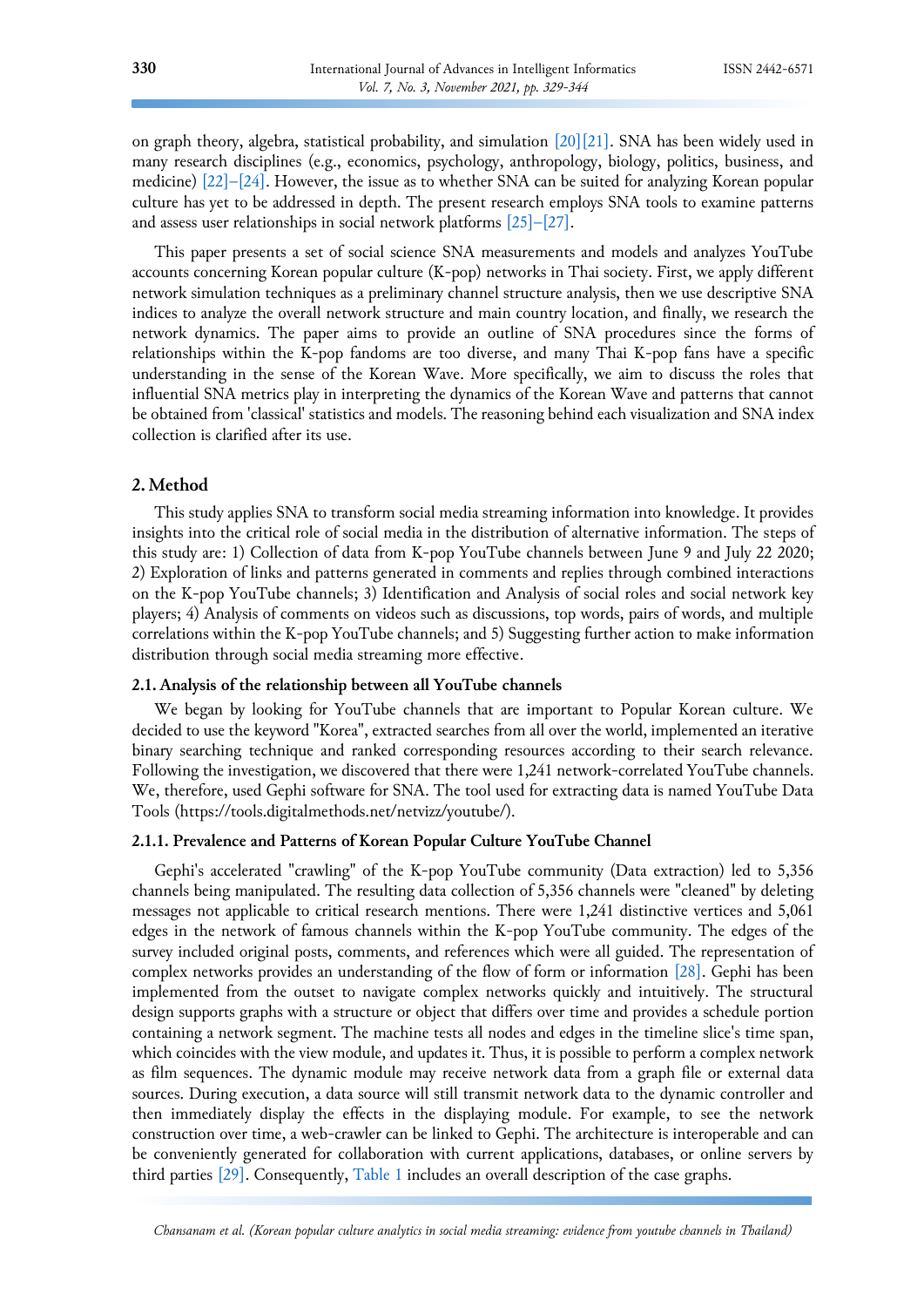<span id="page-2-0"></span>

| Type of Graph                               | Directed            |
|---------------------------------------------|---------------------|
| Overall Nodes                               | 1,241               |
| Overall edges                               | 5,061               |
| Degree of Average                           | 4.078               |
| Path length of Average                      | 3.938634762140362   |
| Epsilon                                     | 0.001               |
| Probability                                 | 0.85                |
| Weakly Connected Components Number          | 23                  |
| <b>Strongly Connected Components Number</b> | 1,112               |
| <b>Iterations Number</b>                    | 100                 |
| Change of Sum                               | 0.09619521979796743 |
| Modularity                                  | 0.380               |
| Graph density                               | 0.003               |

**Table 1.** Overall graph metrics for the Network of K-pop YouTube Channels

The top five viewed Korea related YouTube Channels are: UCstEtN0pgOmCf02EdXsGChw (ABS-CBN Entertainment) 371,504,541 views, UC3ZkCd7XtUREnjjt3cyY\_gg (WorkpointOfficial) 260,879,384 views, UCHkj014U2CQ2Nv0UZeYpE\_A (JustinBieberVEVO) 371,504,541 views, UCp0hYYBW6IMayGgR-WeoCvQ (TheEllenShow) 206,248,898 views, UC-8Q-hLdECw QmaWNwXitYDw (KatyPerryVEVO) 194,667,225 views.

#### **2.1.2. Performance from impacts and network analysis**

This section focuses on the K-pop YouTube community's internal communication and social network scale. It also reports on the characteristics of each vertex, dependent on in-degree and out-degree, closeness, betweenness, and eigenvector centrality [\[30\].](#page-14-6) The SNA algorithms were developed as shown in [Table 2.](#page-3-0)

# **2.1.3. In-Degree and Out-Degree Centrality Results**

The in-degree value is the number of K-pop YouTube channels that replied to or mentioned other K-pop YouTube channels. The top three vertices had over 100 arrows pointing to them, based on the in-degree values created by the Gephi statistics. In this investigation, the top three most common networks listed from top to bottom were (1) UCs2t9DlvAuyTBkvk2djGZKw (Genierock) – an in-degree of 71; (2) UC3ZkCd7XtUREnjjt3cyY\_gg (WorkpointOfficial) – an in-degree of 65; (3) UC8f7MkX4MFOOJ2SerXLInCA (one31) an in-degree of 60; and (4) UCjVb9mJZTeuPLN4hOjmvQnw (Bie The Ska) and UC4plRabXFGdAE6HP-tBQKdQ (HEARTROCKER) in-degree of 49. Genierock, WorkpointOfficial, and one31 thus seem to be the most prominent sources in this investigation. The rest of this social network's members perform various "in-between" roles.

Success is not a single indication of effect in a social media network. The important medium (outdegree centrality) was considered in this investigation. Second, there were only ten channels on the Korean YouTube Channel community that communicated specifically with UCMz oAF3aplb-2sF8DHiNzA (ซีรีย์เกาหลียอดฮิต). When the YouTube channels were rated out-of-degree, however, the top YouTube channel was UCh3HXrUrB6V0XtZbGWCFGlQ (เกาหลีเกะกะ까오 리 께까) – appearing as a citizen from the YouTube channel info. What this also means, however, is that this is a popular account, which is very outspoken and cites several others in the K-pop YouTube channel debate within the website. The out-degree of a YouTube channel measures the network's reaction to the channel. It measures the number of arrows pointing away from the channel or the number of channels it reacts to. When the authoring channel talks to others, it has the effect of putting them on the route or reaching out to them for a second time, even if they were already in the network. An account that is interested in its growth shows that interest to others.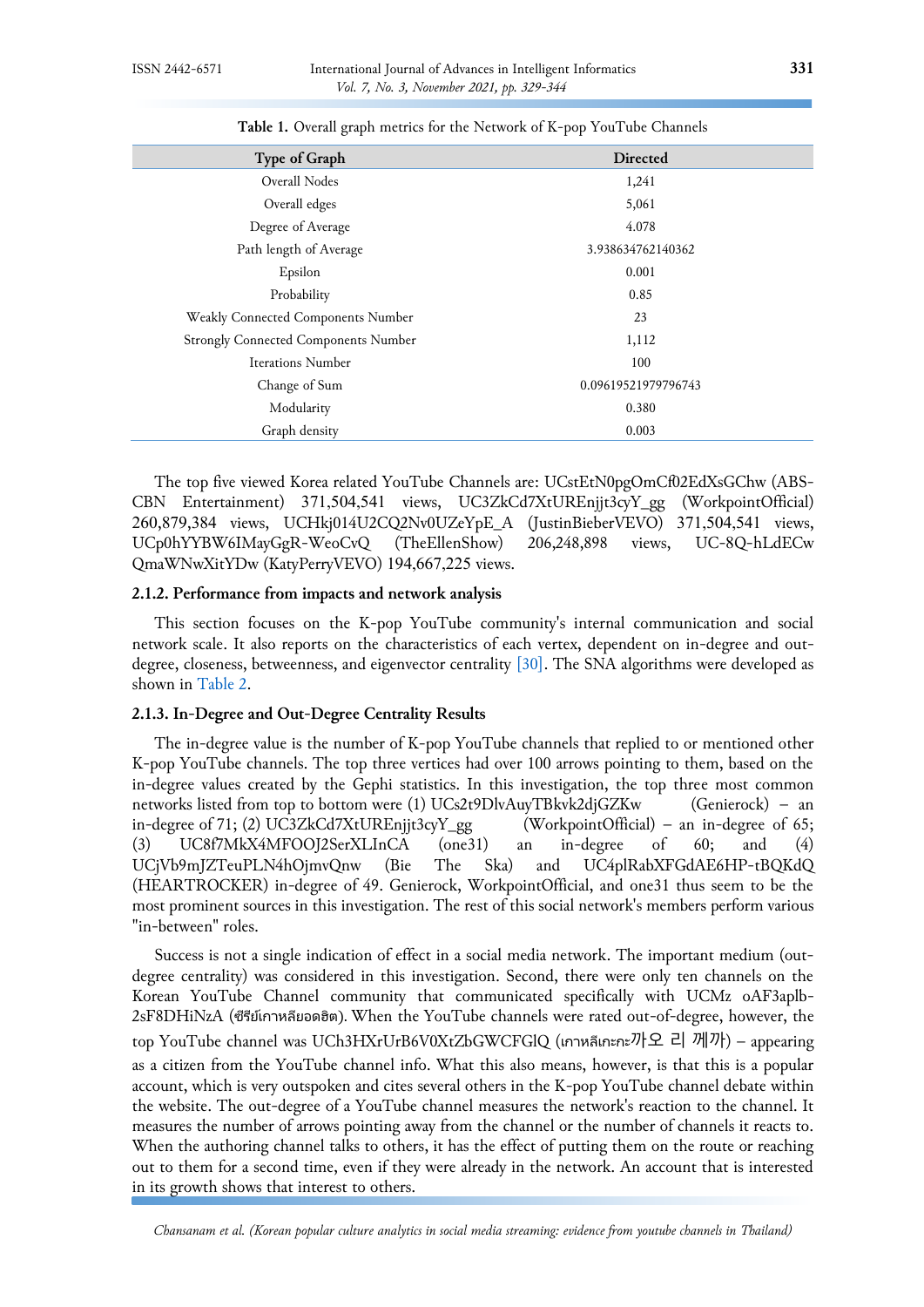<span id="page-3-0"></span>

| Algorithms                                                    | Functions                                                                                                                                                                                                                                                                                                                                                                                                                             |  |  |
|---------------------------------------------------------------|---------------------------------------------------------------------------------------------------------------------------------------------------------------------------------------------------------------------------------------------------------------------------------------------------------------------------------------------------------------------------------------------------------------------------------------|--|--|
| Degree centrality<br>(in a certain relationship<br>hierarchy) | Degree (depth, r=1, N)<br>int D=0;//count node<br>while (N is linked with C){<br>$D_{++}$ ;<br>if (C has links && r != depth && C is not in S[]){<br>Degree (depth, r++, C);<br>}<br>}<br>$S[] = (N, D);$                                                                                                                                                                                                                             |  |  |
| Closeness centrality                                          | Closeness (depth, N)<br>l<br>SID[nodes]=network(depth, N);<br>value=0;<br>for (int i = 1; i $\leq$ nodes; i++){<br>for (int j = 1; j $\leq$ nodes; j++){<br>value = value + Shortpath_num(SID[i], SID[j]);<br>$S[i] = value/(nodes-1);$<br>$\mathbf{r}$<br>return $S[]$ ;                                                                                                                                                             |  |  |
| Betweenness centrality                                        | Betweenness (depth, N)<br>ſ<br>SID[nodes]=network(depth, N);<br>std = $(nodes \hat{2}-3 * nodes + 2)/2;$<br>for (int i = 1; i $\leq$ nodes; i++){<br>value=0;<br>for (int j = 1; j $\leq$ nodes; j++){<br>for (int k = 1; k $\leq$ nodes; k++){<br>if $(j! = k)$ {<br>value = value + Shortpath_through(SID[j], SID[k], SID[i]);<br>}<br>}<br>ł<br>$S[i]$ =value/std;//standardized by (N <sup>2</sup> -3N + 2)/2<br>ł<br>return S[]; |  |  |
| Shortest path analysis                                        | Shortest (depth, r=1, N, Att)<br>$\mathcal{L}$<br>while (N is linked with C){<br>if $(C \cap$ Att && C is not in S[])<br>$S[] = (C, r);$<br>if (C has links && r !=depth)<br>Shortest (depth, r++, C, Att);<br>ł<br>Sort $(S[], r);$<br>return $S[]$ ;                                                                                                                                                                                |  |  |

**Table 2.** The list of Social Network Analysis algorithms

**Data on Closeness Centrality.** According to the methods in this article, closeness centrality is calculated by summing up the total distance to all nodes, and then all nodes are given a rank according to their shortest path distance. In this kind of centrality, we identify the more prominent persons with the ability to influence the network as a whole better. Thus, the centrality of closeness will help identify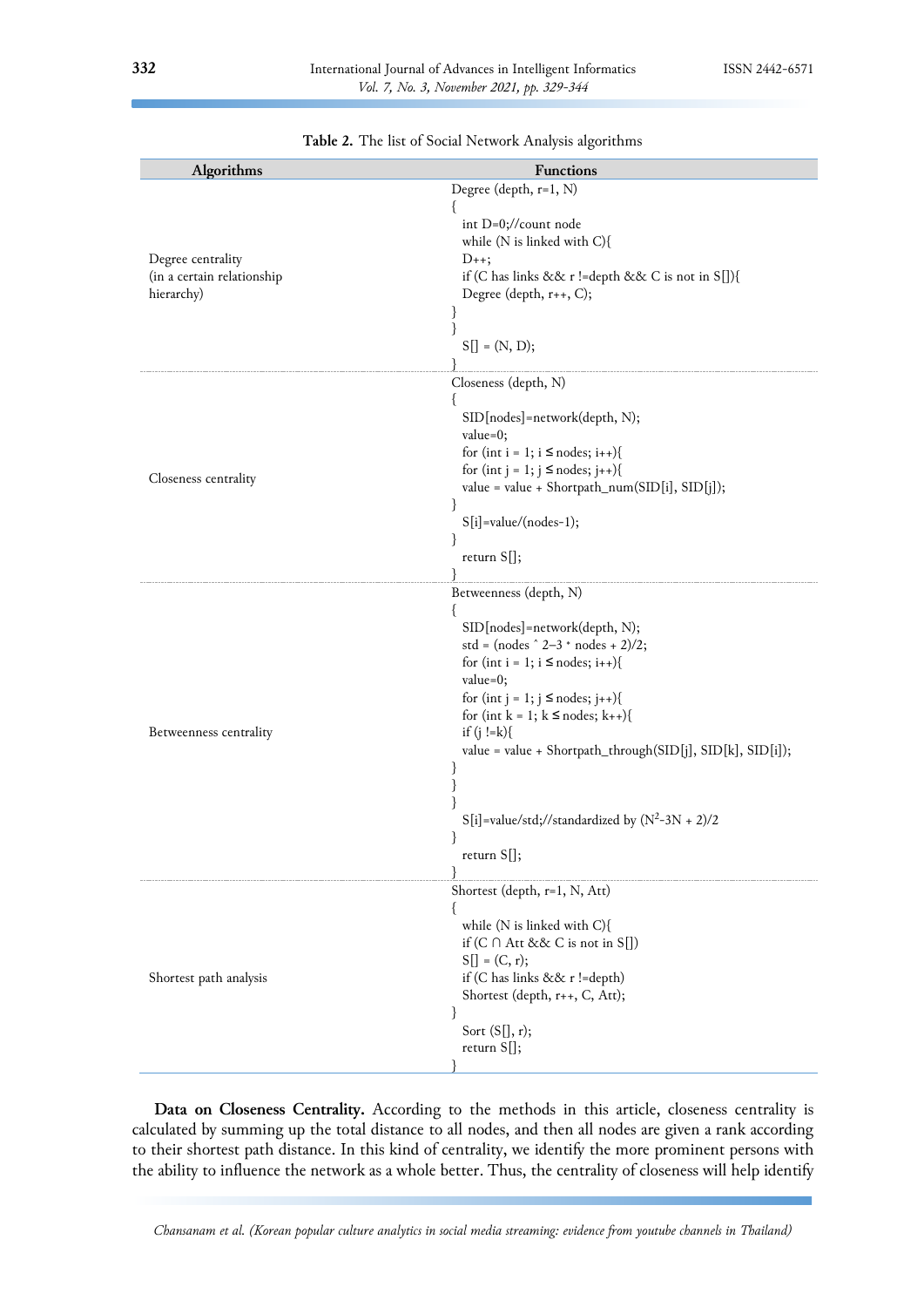good 'broadcasters' in a social network. Of the 1,241 Korean YouTube Channels culture, just 11.36 percent (141) of users scored a comparable score of 1, while 88.64 percent of the overall Korean YouTube Channels culture users scored 0. Therefore, it can be deduced in this inquiry into the K-pop YouTube community that network communication is greatly linked in a complex way.

**Betweenness Depends on Centrality.** [Fig.](#page-4-0) 1 reflects the findings of the inquiry into the K-pop YouTube community's centrality of betweenness. This analysis demonstrates that YouTube channels in the K-pop industry play an essential role in bridging the network by following the shortest pathways and calculating how many times each vertex occurs. The Faster technique for betweenness centrality [\[31\]](#page-14-7) was used to represent the graph-distance between all pairs of nodes for the Network Diameter, which comprised betweenness centrality, closeness centrality, and eccentricity. Information spreads on YouTube through relatively short paths. Then, those YouTube networks, on short paths, monitor the distribution of information via the social media network. Thus, YouTube channels with several short paths have high centrality of betweenness, and are considered powerful gatekeepers of information. In the case of K-pop YouTube channels, the YouTube channels with the highest betweenness centrality was that of UC5zGJZpxeZPFcds5gFcDE7Q (zbing z.) followed by UC9VmaM36k50ZLGkFL5Zh\_pg (Aueyauey เอ๋ยเอ ้ย) and UCQp9wDCeuLrRs-u7mC0QZVQ (Bstars Music). YouTube channels described in the topic above are ranked by the in-degree centrality. Thus, these three YouTubers can be counted as the most famous and the most prominent social network accounts in the K-Pop YouTube community.

<span id="page-4-0"></span>

**Fig. 1.** Betweenness Centrality distribution

**Evidence of the Centrality of Eigenvectors.** Eigenvector centrality is known to be a form of the centrality of a "higher degree." A YouTube channel with fewer links may have a very high centrality of its vector with Eigenvector centrality. This means that it is more advantageous to connect to some vertices than a relation to others. However, those few connections need to be very well connected to make high variable value connections. In the investigation of K-pop YouTube channels, the highest scores for eigenvector centrality were that of the UCs2t9DlvAuyTBkvk2djGZKw (Genierock) followed by UCOmHUn--16B90oW2L6FRR3A (BLACKPINK) and UCjVb9mJZTeuPLN4hOjmvQnw (Bie The Ska), which provides adequate evidence that suggests certain Korean YouTube channels within the community is more helpful to other social network users than others.

## **2.1.4. Data Analytics and Visualizations**

The socio-gram layout is shown in groups in [Fig.](#page-5-0) 2. A given algorithm clusters the groups. The relative density of the network classifies these groups. These clusters tend to integrate vertical groups with high network capacity. These clusters may be merged. Additionally, this applies to network customers that are overly clustered and obsolete. These network members are also known as influencers for the network. These groups also promote the clustering of network users with a lower network capacity and ignore them as discrete instances that are not necessary for the simulation of clusters because they don't interact on the network with anyone. The Clauset, Newman, and Moore algorithms [\[32\]](#page-14-8)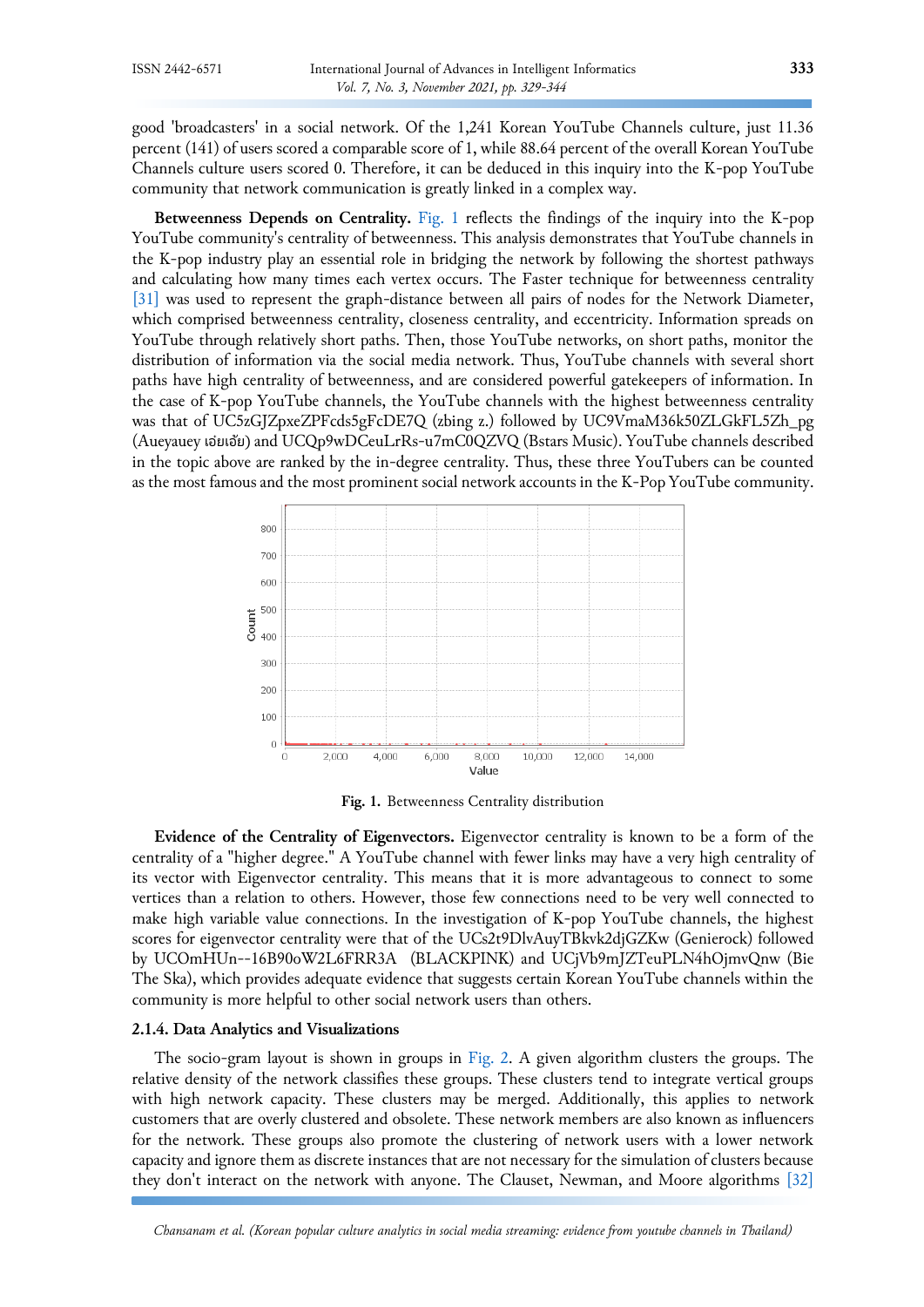were used to show the relations between these vertices for this analysis and visualization. This algorithm uses modularity as a network property to set up an intercommunal network.

In the case of YouTube channels in K-pop culture, Gephi created 31 classes. The groups were arranged to show the isolates in a single group in separate boxes. Then Gephi calculated the clusters based on the criteria used in selecting the groups [\[33\].](#page-15-0) The resulting socio-gram [\(Fig.](#page-5-0) 2) shows the clusters in separate boxes with connections to particular clusters across a selection of colors. The isolates are located in different boxes at the figure's top and bottom right-hand corners. Based on its noncommunication in the network, these isolates struggle to affect the overall visualization, which is also the reason why, in the figure, the relations are seen in a circular shape. Even care should be made of the coordination between the parties. From [Fig.](#page-5-0) 2, with connections to several other nodes in the social network, the main clusters are clustered to the left.



**Fig. 2.** Network of Large Groups of Clusters within the K-Pop Culture

It is possible to argue that the principal drawback of this analysis is that it falls short of a certain degree of minimal effects. In fact, this applies to the apparent lack of public contact in social media with the case of YouTube channels in the K-pop culture. This apparent lack of popularity on social media, especially on YouTube, may at the time have been affected both globally and locally by many other internet news events. At the same time, information overload is a reality that will not change shortly, particularly from social media. This will thus give further analysis the opportunity to examine social media users' dispersion, especially those explicitly influencing individuals, during essential cases.

#### **2.2. A specific analysis of Korean popular culture**

From the global community of K-pop YouTube channels as presented in the findings of phase 1, we selected a total of ten channels, eight of which are Thai-based, for further analysis in this section. The criteria for selecting these channels were: a) that only K-pop content was presented, b) that the channel had more than 200,000 followers or subscribers, c) that up-to-date news alerts were given. The collection and consensus results are shown in [Table 3.](#page-6-0)

<span id="page-5-0"></span>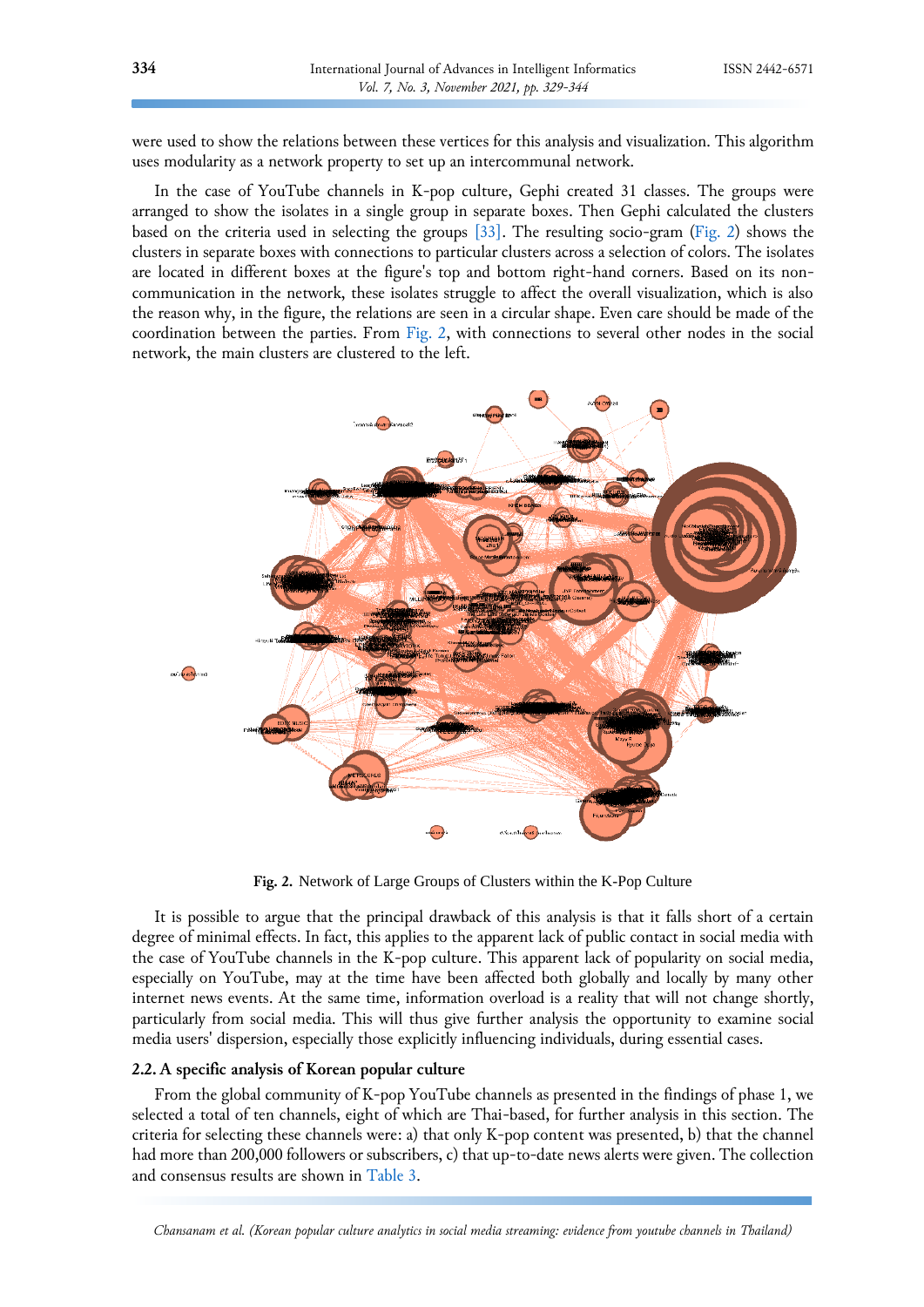<span id="page-6-0"></span>

| Channel ID               | Label                       | View       | Subscriber | Video |
|--------------------------|-----------------------------|------------|------------|-------|
| UCxoVgoUhfhFBeWeRKtFOs7w | เทพลีลา                     | 84,255,961 | 99,000     | 303   |
| UC7e3Krtw6AHasOuaaTAnSEw | Grace Maneerat              | 79,146,634 | 614,000    | 246   |
| UCHQXqbz6NFExjXhnZQr677A | Mink Mink                   | 58,711,530 | 431,000    | 760   |
| UCE5NeNZxvOB3Xfk_s7Xdf8g | jaysbabyfood                | 35,586,714 | 264,000    | 235   |
| UCiBqB5aji6Rm81LdpYHJ7kQ | ติ่งรีวิว รีวิวซีรีส์เกาหลี | 25,017,207 | 216,000    | 168   |
| UCGEX7Jt1kVJmBRDFoDzksVQ | AUM AT                      | 2,667,784  | 36,700     | 190   |
| UCuj8RdA_27pxe-hbC_sWAxQ | Pungnoeynim                 | 423,872    | 16,000     | 15    |
| UC2tpxtLyV8aojLb2tdOYYWQ | KhongPangKhongKwan          | 394,565    | 11,500     | 36    |

|  |  |  |  |  |  |  | Table 3. Eight Korean Popular Culture YouTube Channels in Thailand |
|--|--|--|--|--|--|--|--------------------------------------------------------------------|
|--|--|--|--|--|--|--|--------------------------------------------------------------------|

Then, we selected five Thai-based channels and sorted the remaining information according to the findings in [Table 3](#page-6-0) to further examine common issues related to K-pop and evaluate K-pop's impact on Thai society.

# **2.2.1. Data collection**

Since our analysis indicates that the classification cannot adequately be distinguished from the subjective existence of particular questions, our approach relies on the discovery – and time-consuming variance of search results – for a series of chosen questions. We utilized the YouTube Data Tool 'Video List' module, which uses the 'search: list' endpoint of the YouTube API v3.4, to use the 'order' parameter on the Web platform and smartphone apps for user-focused search and hence our analysis explored the basic rating process. The capture module was then immediately called on for the top 300 results from June 9 to July 22, 2020, for 44 days simultaneously. The complexities arising from this unique configuration are further elaborated in this paper's subsequent sections. In the absence of a simple methodological equilibrium, the researchers must creatively handle the theoretical possibilities and limitations. We understand that location and personalization on YouTube will play an important role, but we keep the API data as close as possible to a 'baseline' point of view.

Our data collection method was used in the manual selection of the following five YouTube ID queries: [UCxoVgoUhfhFBeWeRKtFOs7w], [UC7e3Krtw6AHasOuaaTAnSEw], [UCHQXqbz6N FExjXhnZQr677A], [UCE5NeNZxvOB3Xfk\_s7Xdf8g], and [UCiBqB5aji6Rm81LdpYHJ7kQ]. This collection reflects on current and contentious topics, of which it is possible to say that the search results are linked to politically motivated controversies and that they are discussed. This preference is supported by the practice of depicting conflicts in 'situations where actors differ, "and the development of social life can be seen through a high-contrast lens  $[34]$ . While extending our approach to less-heated YouTube parts such as interviews would be important, we were primarily searching for questions where we could fairly predict substantial improvement over time in response to recent incidents. Except for Gamergate, which had settled before we started gathering data, all words suggested ongoing disputes which have been perforated and deeply divisive by current events, which made an overview of the grade shift especially prominent. Our selection has also mirrored the three authors' current experience and allowed us to address the data with more trust. We understand that our ad hoc inquiries do not encourage us to make general statements about YouTube cultures but instead help us develop and test a technique that we intend to apply in future research systematically.

We also focused on Google Trends data, a database that offers statistics on the search volume for four Google sites over a predefined period to contextualize the rankings we also collected with a metric of public interest: site search, product search, news, and YouTube. If the given data is not true search figures but averaged to the maximum value for the period, the variance measurement is endorsed over time. In each of our case studies, we were able to examine search volume variations on YouTube.

For the ethical component of our research, we did not want to anonymize channel identities, either in our fundamental data or for publishing purposes. Contrary to YouTube, the use of real names is not mandated; most notably, the questions we selected did not extend to private spaces where privacy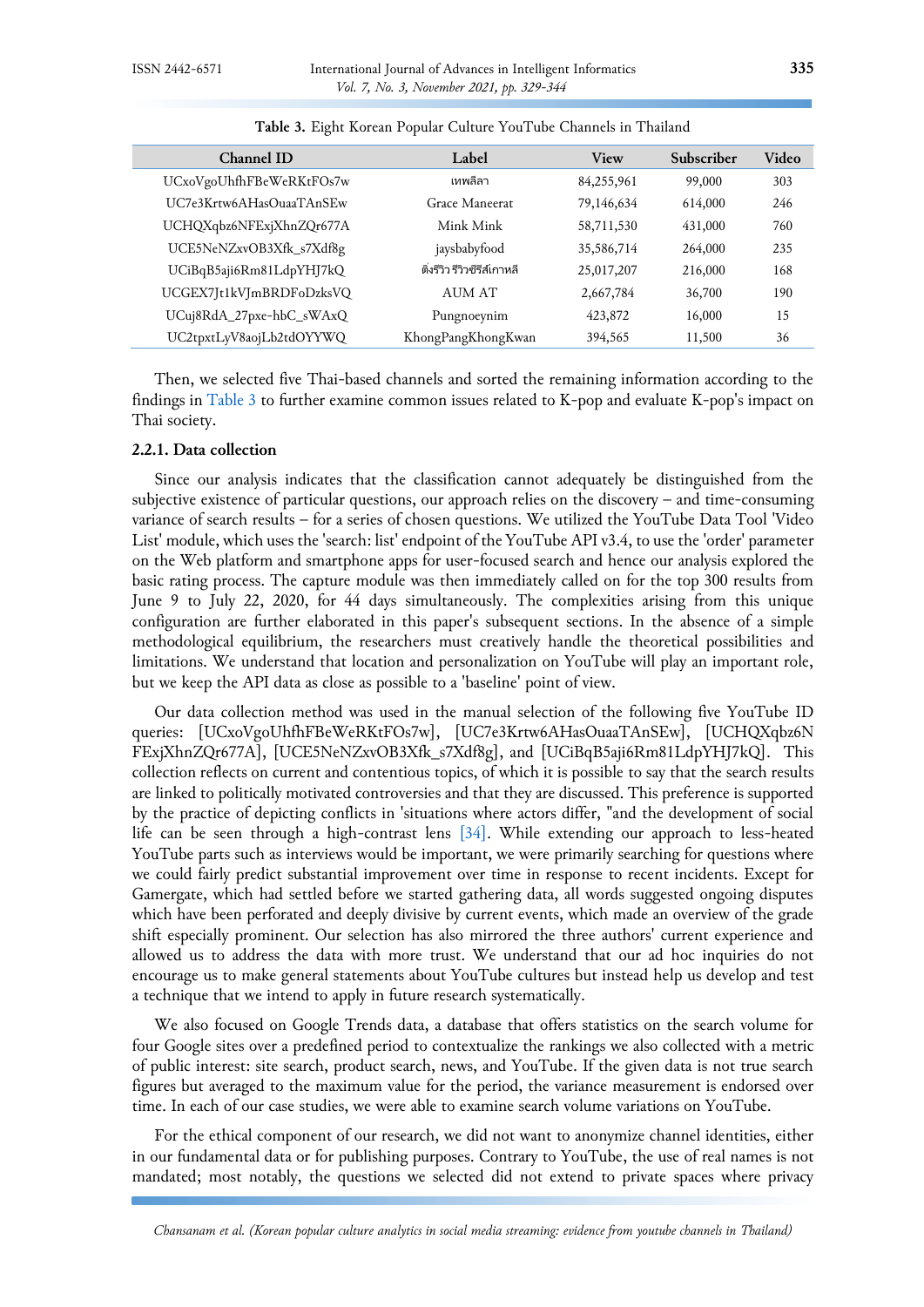standards pose practical issues but to networks with multiple subscribers addressing a broader audience. While YouTube maintains social networking sites elements, our queries highlighted a vast array of networks that subscribe to a broadcasting framework that is in several respects reminiscent of speech radio. The public interest in understanding this new media environment is essential.

Data is collected from the YouTube API for this study. A script is scheduled for running every day during the year 2020 and retrieves data from YouTube API about the popular videos of the day. The script will then process and archive the data obtained from YouTube in text files.

In this article, Thailand will examine trend video clips, which contain a total of 72,994 videos. YouTube usually adds 200 videos into the trend list every day to have 73,000 (365 x 200) videos. We have obtained 72,994, perhaps because the number of popular videos was marginally less than 200 on a couple of days. On YouTube, for several days, the same video could appear on the trend list. We, therefore, have data to examine on 72,994 trend videos. The 72,994 videos are also not special ones. We currently have 11,177 exclusive videos out of the 72,994 videos. In other words, 11,177 videos were featured in the trend list all year long. Some of them could have been on the registry for ten days, others 20 days, etc. We can see more detail on this later in the report.

# **2.2.2. Data analysis**

Python and the great community of Python libraries, including Pandas, Matplotlib, NLTK, ImageAI, WordCloud, and more, performed the data analysis of the present study. The research was carried out in a Jupyter Notebook. Comments posted by followers on video clips in the five YouTube channels were reviewed. The results of the analysis of the five channels are shown below in Table 4.

| <b>Statistic</b> | CategoryID | <b>ViewCount</b> | <b>LikeCount</b> | DislikeCount | CommentCount |
|------------------|------------|------------------|------------------|--------------|--------------|
| count            | 1442.00    | 1442.00          | 1437.00          | 1437.00      | 1023.00      |
| Mean             | 22.99      | 189770.06        | 4035.49          | 125.92       | 370.17       |
| std              | 1.29       | 245252.72        | 4991.22          | 351.03       | 675.10       |
| min              | 1.00       | 0.00             | 5.00             | 0.00         | 0.00         |
| 25%              | 22.00      | 43863.50         | 995.00           | 17.00        | 104.00       |
| 50%              | 23.00      | 110382.50        | 2464.00          | 41.00        | 240.00       |
| 75%              | 24.00      | 236057.00        | 5009.00          | 116.00       | 439.00       |
| max              | 26.00      | 2442916.00       | 54430.00         | 7629.00      | 16255.00     |

**Table 4.** Basic statistical results

The mean average for the number of views is 110,382.50. This means that one-half of the trend videos hold less views than this figure, while the views for the other half exceed this figure. The average number of people who like a trending video is 4,035.49, while the average number of dislikes is 125.92. The average number of comments is 370.17, while the low is 240.00. We can see that the percentage of videos with less than 390 views is approximately 71 percent, and the number of videos with less than 5 million views is roughly 91 percent.

Currently, we can see that the bulk of pattern videos are 2000 or more with a video peak of 120 or less. Similarly, we can see that the percentage of videos with less than 2,000 likes is around 44.33%. We shall verify that by plotting a scatter plot between Viewscount and Likescount to visualize the relationship between these variables.

We see that Viewscount and Likescount [\(Fig. 3\)](#page-8-0) are truly positively correlated: as one increases, the other increases too—mostly. We see that most trending videos have around 2000/7 = 286 comments since each division in the graph has seven histogram bins. Similarly, we can see that the rate of videos with less than 286 comments is around 57.48%.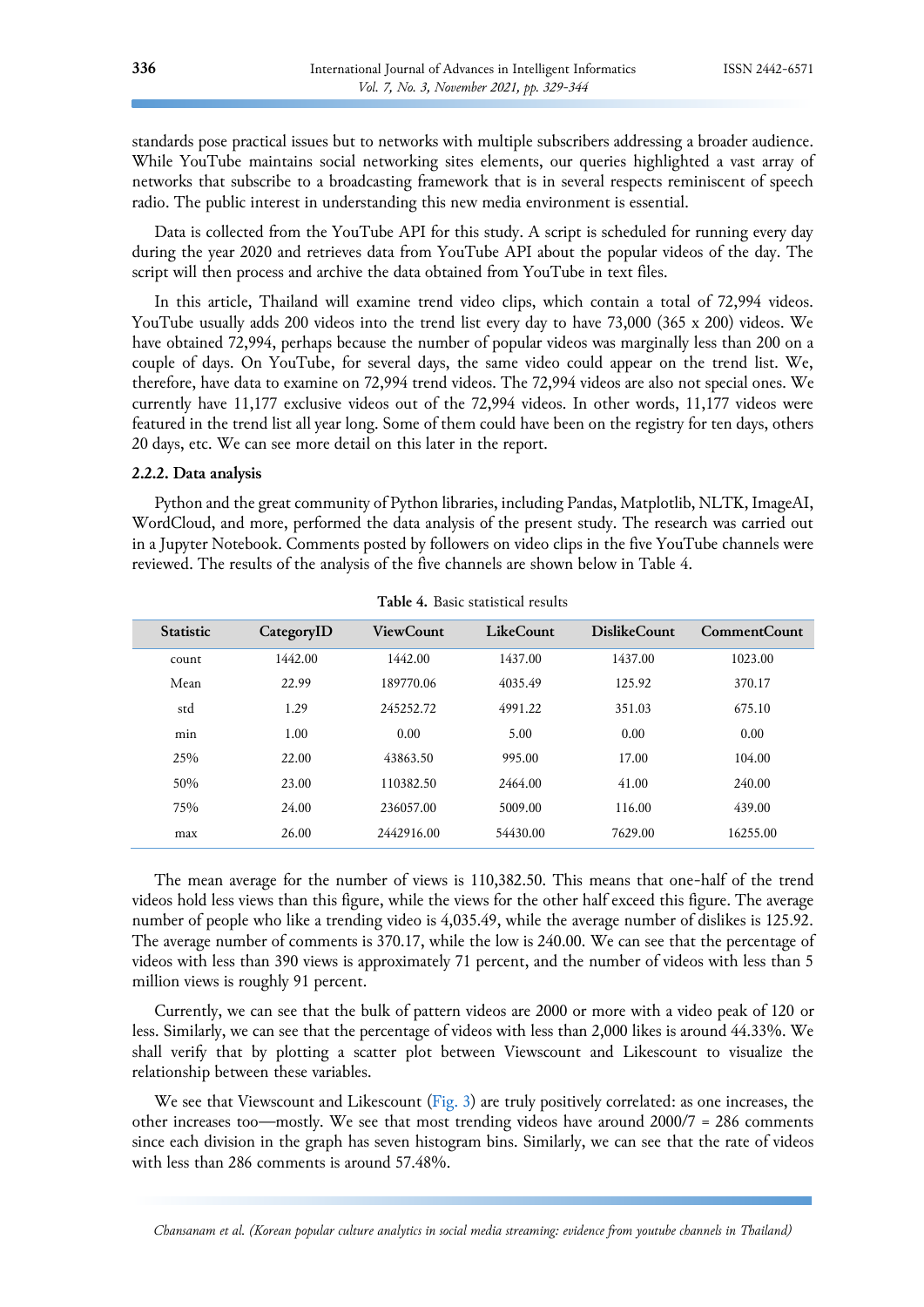<span id="page-8-0"></span>

**Fig. 3.** The scatter plot between Viewscount and Likescount relationship

# **2.2.3. Video title lengths**

We shall now add another column to our dataset to represent the length of each video title, then plot the histogram of title length to get an idea about the lengths of trending video titles. We see that title-length distribution resembles a standard distribution where most videos have title lengths of approximately 40 to 65 characters. Then, a dispersion plot is drawn between the title duration and the number of views to see the relation between these two variables. Looking at the dispersion graph, we may conclude that there is no relation between the title duration and the number of views. However, we note an odd trend: videos with 1,000,000 views and more have a title length from about 30 to 70 characters.

# **2.2.4. Analysis of follower comments in five YouTube channels**

As shown in Table 5, the highest number of replies to comments was 199. The comment with the most replies was about a contest hosted by Busted!, which offered incentives in the form of prizes to engage people in the conversation.

| Æ     | CommentTextDisplay                             | CommentTotalReplyCount |
|-------|------------------------------------------------|------------------------|
|       |                                                |                        |
| 24294 | มาซิงของฝากจาก Busted! กันจ้าาา มีเข็มกลัด 2 ร | 199                    |
| 9487  | น้องไม่เหมาะเป็นยูทูปเบออ่า พูดไม่ค่อยน่าฬังเท | 180                    |
| 38621 | คือเราก็เป็นผู้หญิงนะ แต่กูก็รู้พร้อมๆกับพี่เข | 103                    |
| 211   | ใครไม่เคยไปเที่ยวต่างประเทศทางนี้ ๆ ๆ ๆ        | 83                     |
| 20946 | ติ่งbtsมาแล้วจ้า ขอเสียงโน๊ยยย                 | 75                     |

**Table 5.** Comments reply analysis result

Table 6 illustrates that the comment that garnered the highest number of likes at 9,309 was about women.

| ID    | CommentTextDisplay                             | <b>CommentLikeCount</b> |
|-------|------------------------------------------------|-------------------------|
| 38621 | คือเราก็เป็นผู้หญิงนะ แต่กูก็รู้พร้อมๆกับพี่เข | 9,309                   |
| 39724 | ช่องนี้น่ากลัวขึ้นทุกวันละ5555                 | 5,904                   |
| 25793 | ใครอยากจัดพ้นไลค์                              | 5,279                   |
| 6390  | ชอบความประชดพี่เกรซอะ 5555+☺☺☺☺                | 5,170                   |
| 27498 | น่ารักกก 555                                   | 5,019                   |

| Table 6. Text comments analysis result |  |  |
|----------------------------------------|--|--|
|----------------------------------------|--|--|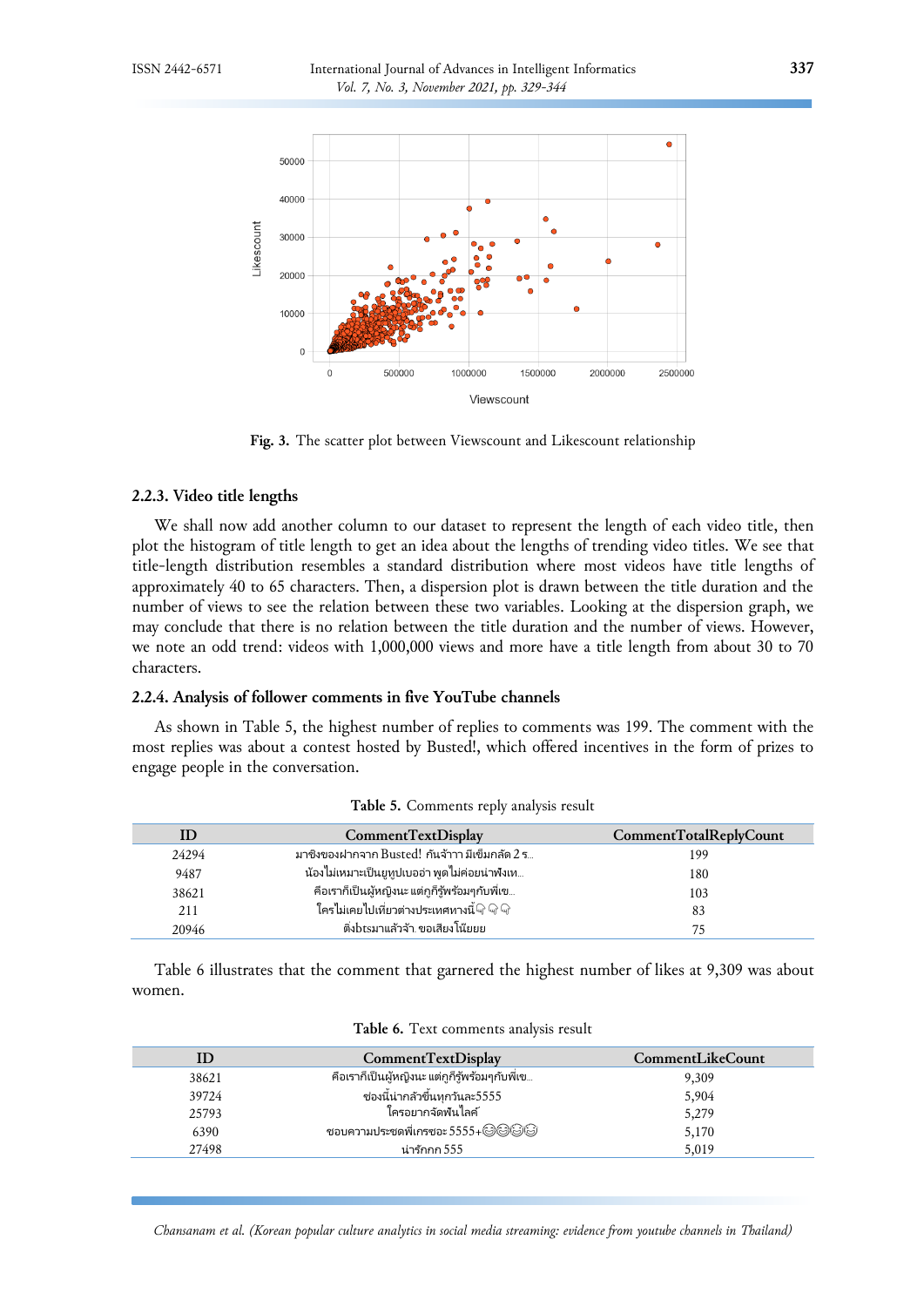<span id="page-9-0"></span>[Fig.](#page-9-0) 4 shows that, in general, followers of five K-pop YouTube channels comment on most video clips in a pleasing, amusing, and happy manner. If they are teenagers, commenters use words like 'cute', 'funny', or 'fun', as well as expressions that indicate laughter (e.g., 555 or lol) to show that something is amusing or pleasing to them. Moreover, if they are female, commenters use words like "elder" (i.e., the word 'พี ' to refer to someone older than them) and "woman" next to other positive words or descriptors ่ like "beautiful" so as to express their positive attitudes.



**Fig. 4.** The word cloud of five K-pop YouTube channels comments on video clips

# **3. Results and Discussion**

In the year 2020, a channel by the name of Mink Mink created the most popular videos on YouTube. Content related to product reviews, restaurants, accommodation, tourist attractions, as well as personal vlogs rather than corporate ones, receive the most popularity in the K-pop YouTube community. Furthermore, after Mink Mink, the 2nd and 3rd channels with the most popular videos were entertainment channels. While a video may only be on the trending list for a day or two, six videos were on the list for a total of 44 days. Thep Lee La received the most views, subscribers, likes, and comments. It was, nevertheless, the fourth most hated video. Even when some videos only received approximately 50,000 views, they were included on the trending list, as shown in [Fig. 5.](#page-9-1)

<span id="page-9-1"></span>

**Fig. 5.** The graph of videos in five YouTube channels

In popular video titles, words like "official," "video," "2020," "vs.," "trailer," "music," "game," "new," "highlights," "first," and "challenge" were among the most prevalent. This perhaps suggests that including the current year in the title of a YouTube video will increase its chances of trending. In popular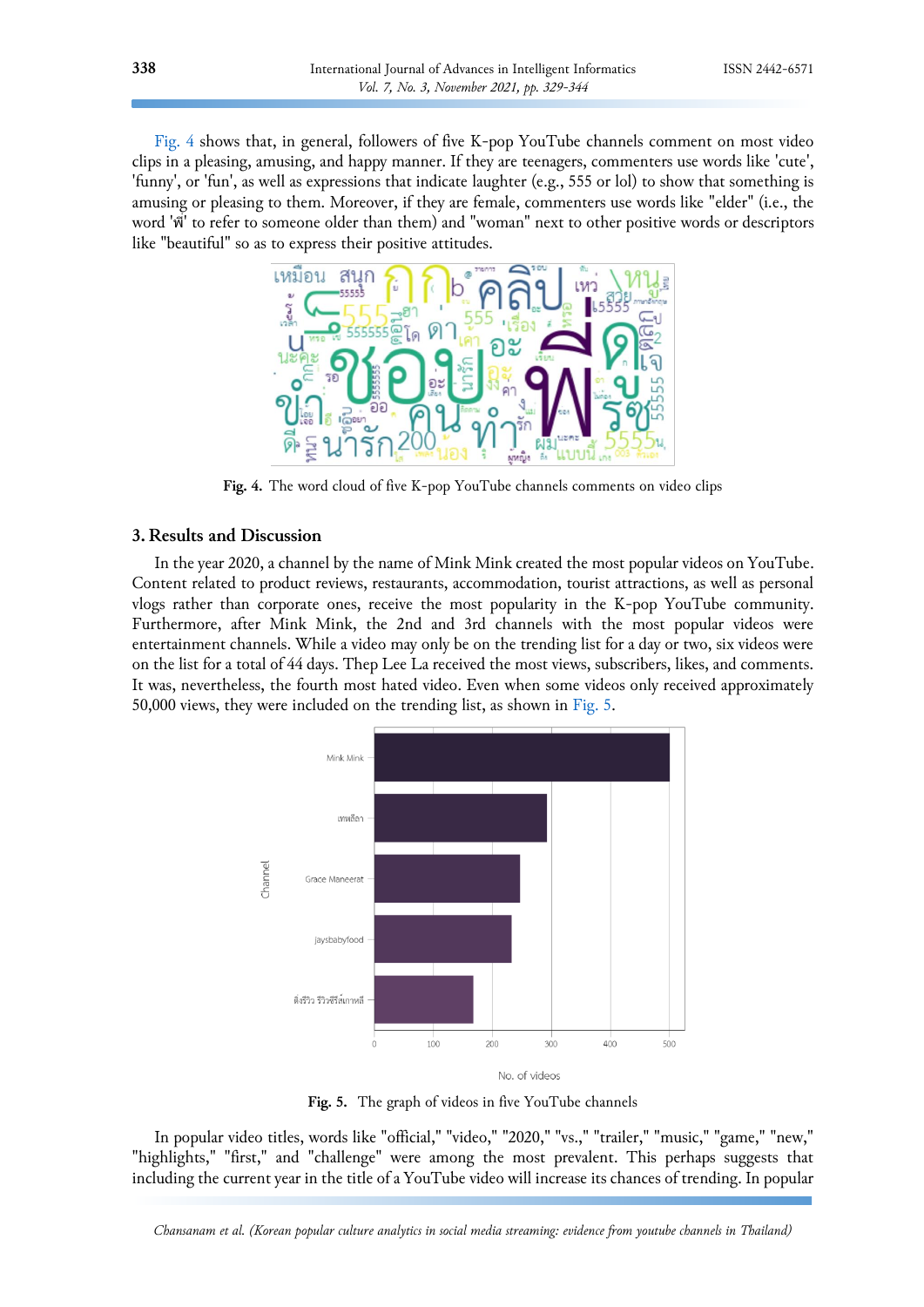video titles, the use of emojis were most common. Most popular videos have names that are between 36 and 64 characters long, with a minimum of three and a maximum of 100. Even when there were just seven comments on a video, it still became popular. The most hated YouTube Rewind videos of 2019 and 2020 were the first and second most disliked videos, respectively. Videos take an average of 1.5 days to reach the top of the trending list for the first time. While 5,000 characters is the maximum permitted, most popular videos have descriptions that are between 500 and 1500 characters long. Many popular videos include social network links in their captions. Tags are used in almost all popular videos. On average, there are 21 tags. An object-detection algorithm was applied to the thumbnails of popular movies, and it was discovered that a human is the most prevalent item in the thumbnails. As a result, one might choose to include a personal photo in their next video.

As shown in [Fig. 6,](#page-10-0) videos that fall into the entertainment category (approximately 710 videos) were the trendiest videos among other categories, followed by people & blogs with some 700 videos and satire with some 200 videos, and so forth. [Fig.](#page-10-1) 7 demonstrates that significantly fewer circulating videos are released on Saturdays and Sundays than on other days of the week. Except for Monday, the number of releases on other days of the week is not significantly different from Saturday's. On Monday, only 140 trend videos were released.

<span id="page-10-0"></span>

**Fig. 6.** The categories of videos in five YouTube channels

<span id="page-10-1"></span>

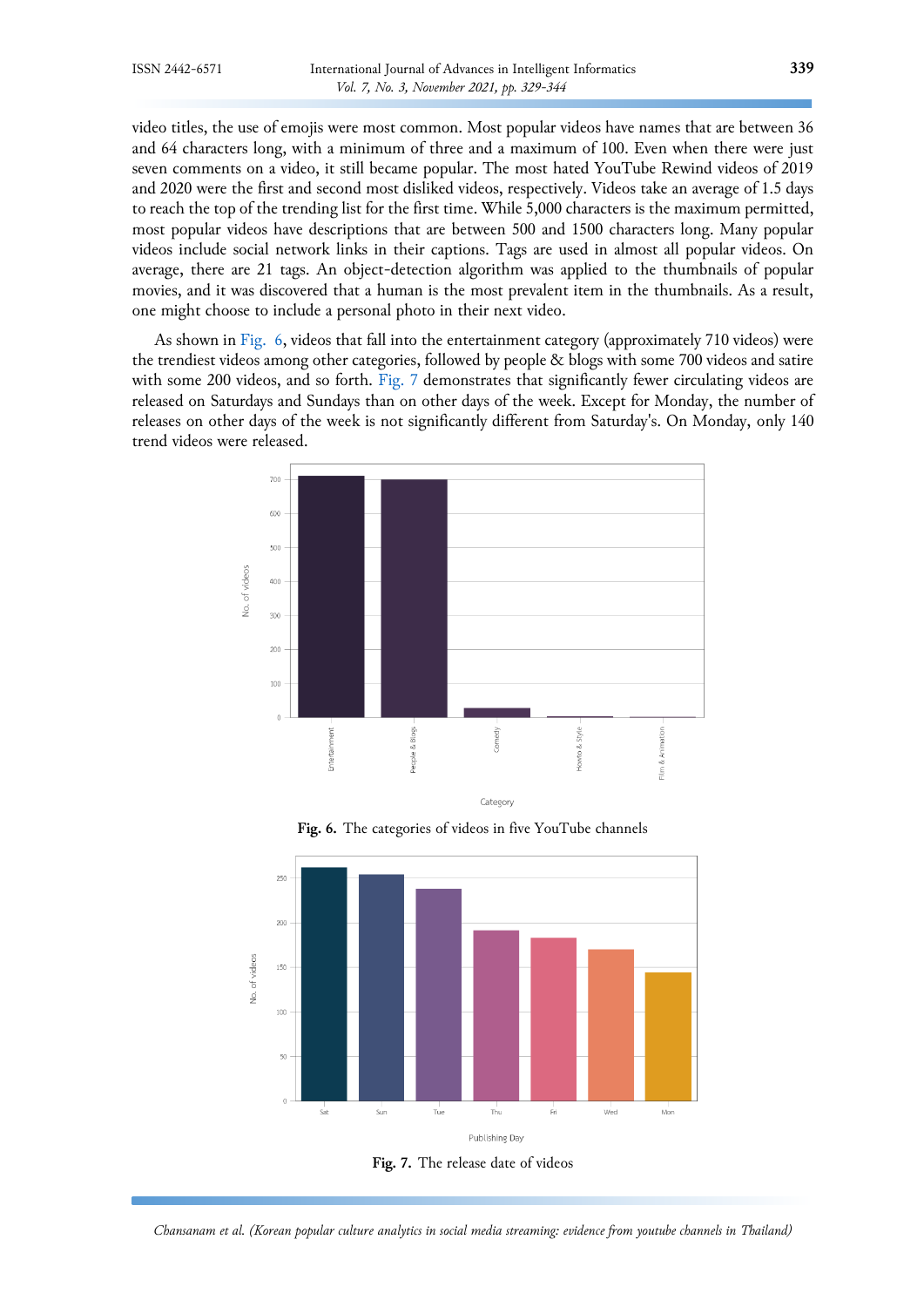The graph shown in [Fig. 8](#page-11-0) displays the number of trending videos released each day from 12 am to 11 pm, beginning at 0 (00:00 hrs.). We can see that popular videos are mostly published during the period between 9 am to 1 pm. We also observe that the least popular videos are published between 12 am and 8 am and between 2 pm and 11 am. Some possible explanations behind this finding may well be due to YouTube's trending video algorithm or it may be due to the fact that far more videos are released between 2 pm and 7 pm. The two above graphs do not suggest Saturday's videos are more likely to turn into a trend because Saturday may be the day when videos were more frequently posted than on other days. To verify those statements, we also need to know how many videos (not just trending ones) have been released every day of the week in the year 2020. The same holds true for hours of the day.

<span id="page-11-0"></span>

**Fig. 8.** The time period of publishing videos

[Fig.](#page-11-1) 9 shows that YouTubers prefer to include their channel's names in the title and descriptions of their videos followed by the content of the video clip they want to feature or highlight. In descending order are the words 'Mink' (348 occurrences), 'เทพลีลา' (257 occurrences), 'jaysbabyfood' (229 occurrences), 'Maneerat' (200 occurrences), 'Grace' (195 occurrences), and 'ติ ่งรวีวิ' (140 occurrences), which all represent the name of the channel.

<span id="page-11-1"></span>

**Fig. 9.** The Word Cloud of YouTubers' preferred words to add to their videos and descriptions

We shall now compare the video stats mentioned in the previous sections. Views with Likes is directly correlated to view count, and the length of the title is in line with the number of views. A heat map visualization has been created to show the relationships between different measurements. [Fig.](#page-12-0) 10 shows a correlation map, and the correlation matrix shows that views and attitudes are strongly correlated. Lighter shades show a higher positive correlation in this heat map, and darker shades suggest a weaker positive correlation. The highest positive correlation possible is 1, and the highest negative correlation (the lowest positive correlation) is -1.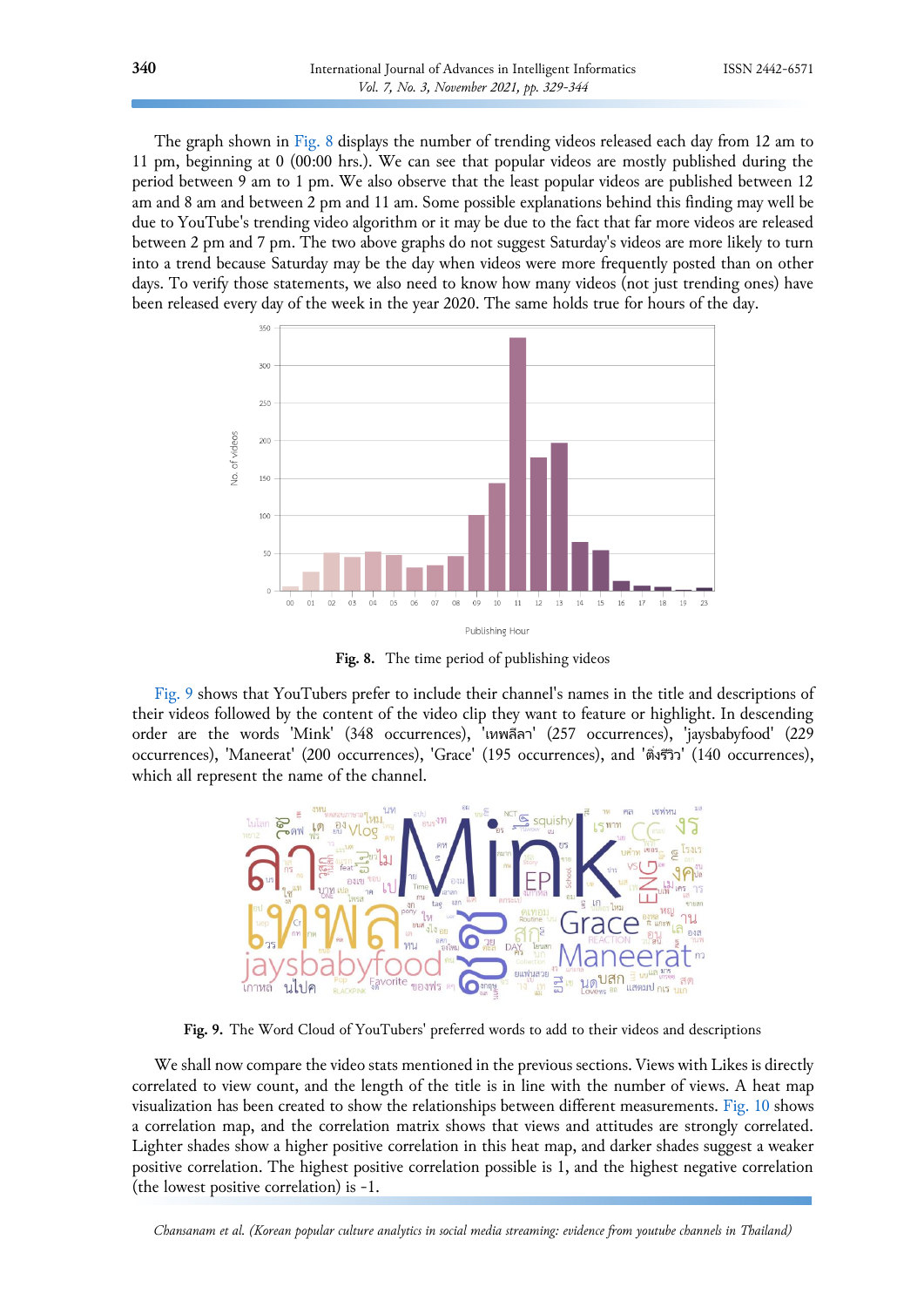<span id="page-12-0"></span>

**Fig. 10.** The YouTube channels correlation matrix

We can see that the correlation (0.87) between views and likes is strongly optimistic. This means that the two begin to rise concurrently in trending YouTube channels. A strong positive correlation can also be shown (0.79) between Disklikecount and Commentcount, as well as between Likecount and Commentcount (0.65). In addition, there is a positive correlation between Viewscount and Dislikescount, and one between Likescount and Dislikescount.

# **4. Conclusion**

When we looked at ways to explain YouTube's "relevance" algorithm, we discovered that simple variables like screen size, comment counts, and search results had few clear connections. There is no reason to believe that a more detailed multivariate approach would result in better relations, since (a) the single YouTube variable used to define a factor directly — time to view — is not accessible from the API, and (b) query-dependent statistic variables like 'videos users who are looking for a word' cannot be replicated from the outside. While it would be worth exploring the tremendous functional information gathered by content producers, our highly straightforward approach provided various fascinating findings considering that apparent causal factors remain unchanged. In light of the Thai Government's growing interest in social impact work and the region's economic growth, we were inspired to map the field's academic landscape and analytically examine its development. We utilized SNA, data science, and social science tools to differentiate the development and essence of the K-pop industry in terms of social media platform, sharing, comments, replies, actions, respective collaboration features, and analysis focus areas. The SNA approach helps disclose possible knowledge focused mostly on title video, comment reply, and YouTube channels' presentation, but this does not provide a comprehensive understanding of the complex patterns of growth and interaction in the rapidly expanding entertainment sector. In future studies, we expect to add more data sources and variables, such as Facebook, Instagram, Twitter, and qualitative and quantitative methodologies, to provide a more detailed study of Korean Popular Culture.

## **Acknowledgment**

This research is financially supported by the Faculty of Humanities and Social Sciences, Khon Kaen University, Thailand.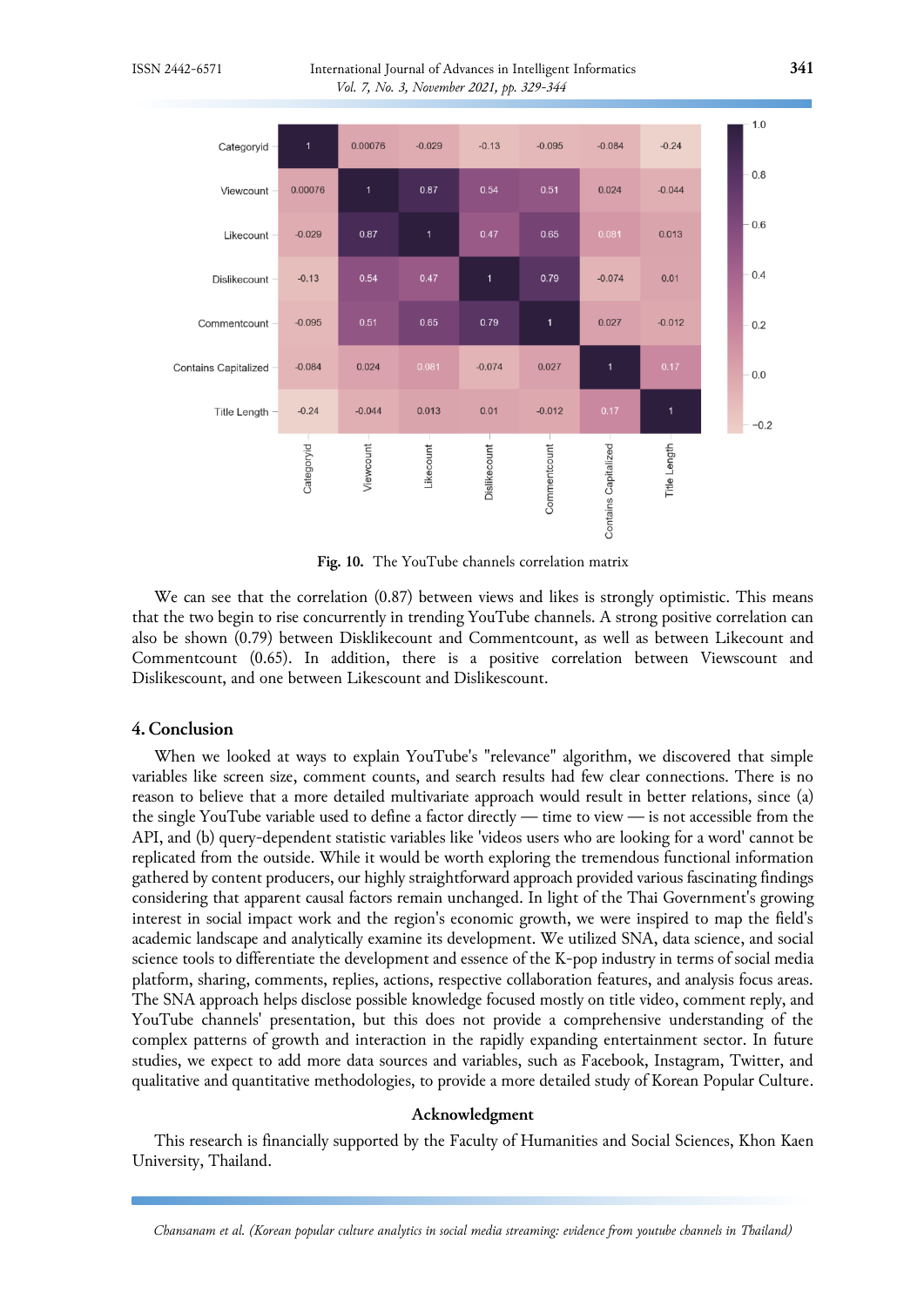### **Declarations**

**Author contribution.** All authors contributed equally to the main contributor to this paper. All authors read and approved the final paper.

**Funding statement.** This research was funded by the Faculty of Humanities and Social Sciences, Khon Kaen University, Thailand.

**Conflict of interest.** The authors declare no conflict of interest.

**Additional information.** No additional information is available for this paper.

#### **References**

- <span id="page-13-0"></span>[1] Z. Xu, Y. Li, and L. Hao, "An empirical examination of UTAUT model and social network analysis," *Libr. Hi Tech*, vol. ahead-of-p, no. ahead-of-print, Dec. 2019, doi: [10.1108/LHT-11-2018-0175.](https://doi.org/10.1108/LHT-11-2018-0175)
- <span id="page-13-1"></span>[2] A. S. Aribowo, H. Basiron, N. S. Herman, and S. Khomsah, "An Evaluation of Preprocessing Steps and Tree-based Ensemble Machine Learning for Analysing Sentiment on Indonesian YouTube Comments," *Int. J. Adv. Trends Comput. Sci. Eng.*, vol. 9, no. 5, pp. 7078–7086, Oct. 2020, doi: [10.30534/ijatcse/2020/29952020.](https://doi.org/10.30534/ijatcse/2020/29952020)
- [3] H. H and M. Rafi, "BlogNewsRank: Finding and Ranking Frequent News Topics Using Social Media Factors," *JOIV Int. J. Informatics Vis.*, vol. 2, no. 3, p. 166, May 2018, doi: [10.30630/joiv.2.3.134.](https://doi.org/10.30630/joiv.2.3.134)
- [4] J. Savigny and A. Purwarianti, "Emotion classification on youtube comments using word embedding," in *2017 International Conference on Advanced Informatics, Concepts, Theory, and Applications (ICAICTA)*, 2017, pp. 1–5, doi: [10.1109/ICAICTA.2017.8090986.](https://doi.org/10.1109/ICAICTA.2017.8090986)
- [5] R. Novendri, A. S. Callista, D. N. Pratama, and C. E. Puspita, "Sentiment Analysis of YouTube Movie Trailer Comments Using Naïve Bayes," *Bull. Comput. Sci. Electr. Eng.*, vol. 1, no. 1, pp. 26–32, Jun. 2020, doi: [10.25008/bcsee.v1i1.5.](https://doi.org/10.25008/bcsee.v1i1.5)
- [6] A. S. Aribowo, H. Basiron, N. F. A. Yusof, and S. Khomsah, "Cross-domain sentiment analysis model on Indonesian YouTube comment," *Int. J. Adv. Intell. Informatics*, vol. 7, no. 1, p. 12, Mar. 2021, doi: [10.26555/ijain.v7i1.554.](https://doi.org/10.26555/ijain.v7i1.554)
- [7] F. I. Tanesab, I. Sembiring, and H. D. Purnomo, "Sentiment Analysis Model Based On Youtube Comment Using Support Vector Machine," *Int. J. Comput. Sci. Softw. Eng.*, vol. 6, no. 8, pp. 180–185, 2017, available at : [http://ijcsse.org/published/volume6/issue8/p2-V6I8.pdf.](http://ijcsse.org/published/volume6/issue8/p2-V6I8.pdf)
- [8] A. K. Mohamad, "Employ Twitter Data to Perform Sentiment Analysis in the Malay Language," *Int. J. Adv. Trends Comput. Sci. Eng.*, vol. 9, no. 2, pp. 1404–1412, Apr. 2020, doi: [10.30534/ijatcse/2020/76922020.](https://doi.org/10.30534/ijatcse/2020/76922020)
- <span id="page-13-2"></span>[9] I. M. Nadhiroh, R. Hardiyati, M. Amelia, and T. Handayani, "Mathematics and statistics related studies in Indonesia using co-authorship network analysis," *Int. J. Adv. Intell. Informatics*, vol. 4, no. 2, p. 142, Jul. 2018, doi: [10.26555/ijain.v4i2.120.](https://doi.org/10.26555/ijain.v4i2.120)
- <span id="page-13-3"></span>[10] C. Murendo, M. Wollni, A. De Brauw, and N. Mugabi, "Social Network Effects on Mobile Money Adoption in Uganda," *J. Dev. Stud.*, vol. 54, no. 2, pp. 327–342, Feb. 2018, doi: [10.1080/00220388.2017.1296569.](https://doi.org/10.1080/00220388.2017.1296569)
- <span id="page-13-4"></span>[11] A. Martı́nez, Y. Dimitriadis, B. Rubia, E. Gómez, and P. de la Fuente, "Combining qualitative evaluation and social network analysis for the study of classroom social interactions," *Comput. Educ.*, vol. 41, no. 4, pp. 353–368, Dec. 2003, doi: [10.1016/j.compedu.2003.06.001.](https://doi.org/10.1016/j.compedu.2003.06.001)
- <span id="page-13-5"></span>[12] K. J. Patel and H. J. Patel, "Adoption of internet banking services in Gujarat," *Int. J. Bank Mark.*, vol. 36, no. 1, pp. 147–169, Feb. 2018, doi: [10.1108/IJBM-08-2016-0104.](https://doi.org/10.1108/IJBM-08-2016-0104)
- [13] G. Yi, N. M. M. Zainuddin, and N. A. B. A. Bakar, "Conceptual Model on Internet Banking Acceptance in China with Social Network Influence," *JOIV Int. J. Informatics Vis.*, vol. 5, no. 2, May 2021, doi: [10.30630/joiv.5.2.403.](https://doi.org/10.30630/joiv.5.2.403)
- [14] M. Clark, "Converting purchase commitments into purchase fulfillments: An examination of salesperson characteristics and influence tactics," *Ind. Mark. Manag.*, vol. 85, pp. 97–109, Feb. 2020, doi: [10.1016/j.indmarman.2019.09.002.](https://doi.org/10.1016/j.indmarman.2019.09.002)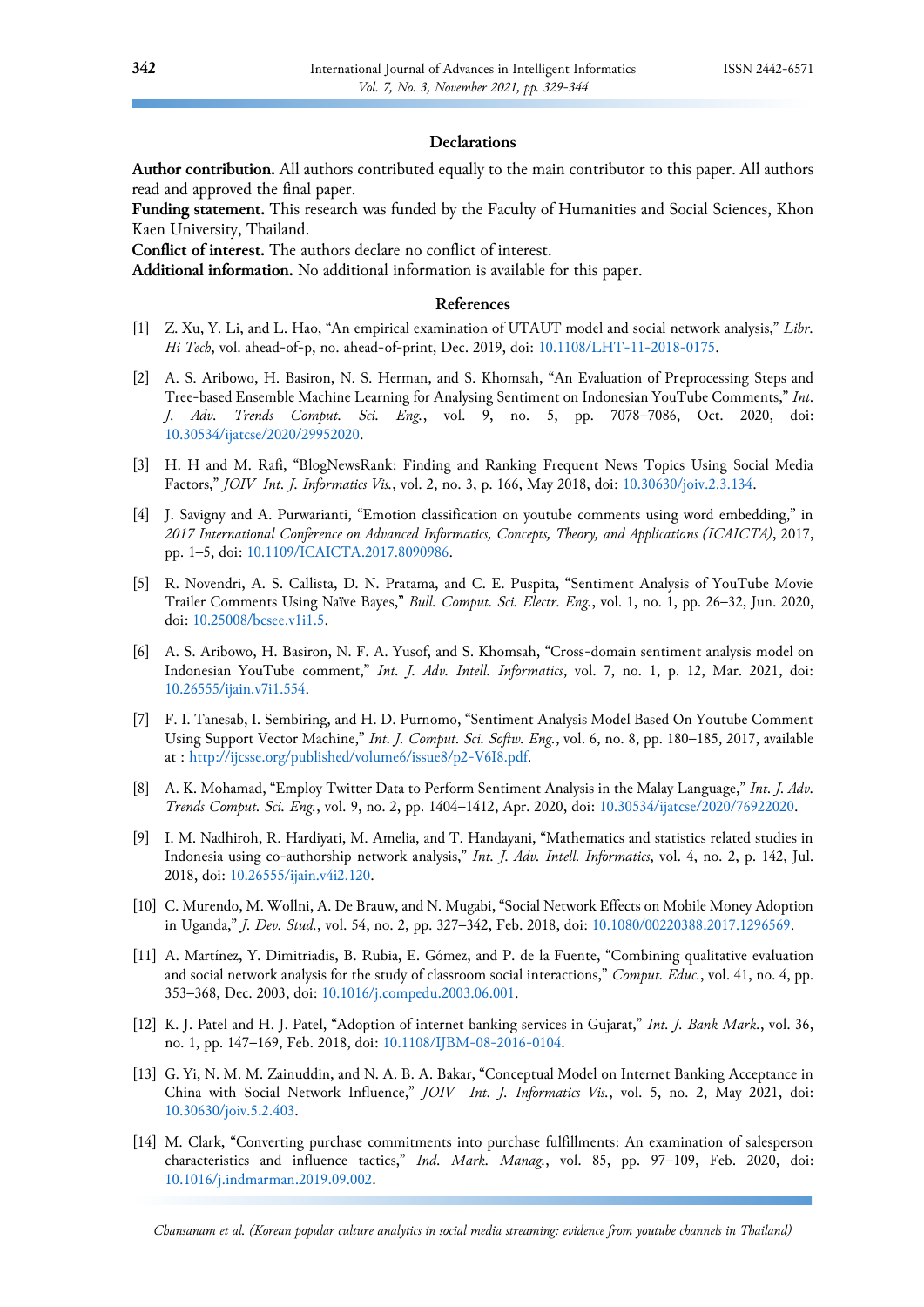- [15] R. Safeena, A. Kammani, and H. Date, "Exploratory Study of Internet Banking Technology Adoption," 2018, pp. 333–355, doi: [10.4018/978-1-5225-5201-7.ch015.](https://doi.org/10.4018/978-1-5225-5201-7.ch015)
- [16] D. I. Calibo and J. D. Niguidula, "Metadata Extraction Analysis: A Review of Video Data in Effect to Social Media Compression," *JOIV Int. J. Informatics Vis.*, vol. 3, no. 1, Jan. 2019, doi: [10.30630/joiv.3.1.216.](https://doi.org/10.30630/joiv.3.1.216)
- [17] X. Hu, X. Chen, and R. M. Davison, "Social Support, Source Credibility, Social Influence, and Impulsive Purchase Behavior in Social Commerce," *Int. J. Electron. Commer.*, vol. 23, no. 3, pp. 297–327, Jul. 2019, doi: [10.1080/10864415.2019.1619905.](https://doi.org/10.1080/10864415.2019.1619905)
- [18] J. H. J. Min, H. J. J. Chang, T.-M. C. Jai, and M. Ziegler, "The effects of celebrity-brand congruence and publicity on consumer attitudes and buying behavior," *Fash. Text.*, vol. 6, no. 1, p. 10, Dec. 2019, doi: [10.1186/s40691-018-0159-8.](https://doi.org/10.1186/s40691-018-0159-8)
- [19] S. Kim, J. Kandampully, and A. Bilgihan, "The influence of eWOM communications: An application of online social network framework," *Comput. Human Behav.*, vol. 80, pp. 243–254, Mar. 2018, doi: [10.1016/j.chb.2017.11.015.](https://doi.org/10.1016/j.chb.2017.11.015)
- <span id="page-14-0"></span>[20] J. Galaskiewicz and S. Wasserman, "Social Network Analysis," *Sociol. Methods Res.*, vol. 22, no. 1, pp. 3–22, Aug. 1993, doi: [10.1177/0049124193022001001.](https://doi.org/10.1177/0049124193022001001)
- <span id="page-14-1"></span>[21] S. Wasserman and K. Faust, *Social Network Analysis*, 1994, doi: [10.1017/CBO9780511815478.](https://doi.org/10.1017/CBO9780511815478)
- <span id="page-14-2"></span>[22] D. Chawla and H. Joshi, "The Moderating Effect of Demographic Variables on Mobile Banking Adoption: An Empirical Investigation," *Glob. Bus. Rev.*, vol. 19, no. 3\_suppl, pp. S90–S113, Jun. 2018, doi: [10.1177/0972150918757883.](https://doi.org/10.1177/0972150918757883)
- [23] S. K. Abbas, H. A. Hassan, J. Asif, H. M. Junaid, and F. Zainab, "What are the key determinants of mobile banking Adoption in Pakistan?," *Int. J. Sci. Eng. Res.*, vol. 9, no. 2, pp. 841–848, Feb. 2018, doi: [10.14299/ijser.2018.02.012.](https://doi.org/10.14299/ijser.2018.02.012)
- [24] M. U. Hassan, A. Iqbal, and Z. Iqbal, "Factors affecting the adoption of internet banking in Pakistan: an integration of technology acceptance model and theory of planned behaviour," *Int. J. Bus. Inf. Syst.*, vol. 28, no. 3, p. 342, 2018, doi: [10.1504/IJBIS.2018.092530.](https://doi.org/10.1504/IJBIS.2018.092530)
- <span id="page-14-3"></span>[25] L. B. Shyamasundar and P. Jhansi Rani, "A Multiple-Layer Machine Learning Architecture for Improved Accuracy in Sentiment Analysis," *Comput. J.*, vol. 63, no. 3, pp. 395–409, Mar. 2020, doi: [10.1093/comjnl/bxz038.](https://doi.org/10.1093/comjnl/bxz038)
- [26] F. H. Khan, U. Qamar, and S. Bashir, "Enhanced cross-domain sentiment classification utilizing a multisource transfer learning approach," *Soft Comput.*, vol. 23, no. 14, pp. 5431–5442, Jul. 2019, doi: [10.1007/s00500-018-3187-9.](https://doi.org/10.1007/s00500-018-3187-9)
- [27] A. A. Alalwan, A. M. Baabdullah, N. P. Rana, K. Tamilmani, and Y. K. Dwivedi, "Examining adoption of mobile internet in Saudi Arabia: Extending TAM with perceived enjoyment, innovativeness and trust," *Technol. Soc.*, vol. 55, pp. 100–110, Nov. 2018, doi: [10.1016/j.techsoc.2018.06.007.](https://doi.org/10.1016/j.techsoc.2018.06.007)
- <span id="page-14-4"></span>[28] D. L. Moody, "Theoretical and practical issues in evaluating the quality of conceptual models: current state and future directions," *Data Knowl. Eng.*, vol. 55, no. 3, pp. 243–276, Dec. 2005, doi: [10.1016/j.datak.2004.12.005.](https://doi.org/10.1016/j.datak.2004.12.005)
- <span id="page-14-5"></span>[29] D. L. Hansen *et al.*, "Do You Know the Way to SNA?: A Process Model for Analyzing and Visualizing Social Media Network Data," in *2012 International Conference on Social Informatics*, 2012, pp. 304–313, doi: [10.1109/SocialInformatics.2012.26.](https://doi.org/10.1109/SocialInformatics.2012.26)
- <span id="page-14-6"></span>[30] L. C. Freeman, "Centrality in social networks conceptual clarification," *Soc. Networks*, vol. 1, no. 3, pp. 215– 239, Jan. 1978, doi: [10.1016/0378-8733\(78\)90021-7.](https://doi.org/10.1016/0378-8733(78)90021-7)
- <span id="page-14-7"></span>[31] U. Brandes, "A faster algorithm for betweenness centrality\*," *J. Math. Sociol.*, vol. 25, no. 2, pp. 163–177, Jun. 2001, doi: [h10.1080/0022250X.2001.9990249.](https://doi.org/10.1080/0022250X.2001.9990249)
- <span id="page-14-8"></span>[32] A. Clauset, M. E. J. Newman, and C. Moore, "Finding community structure in very large networks," *Phys. Rev. E*, vol. 70, no. 6, p. 066111, Dec. 2004, doi: [10.1103/PhysRevE.70.066111.](https://doi.org/10.1103/PhysRevE.70.066111)